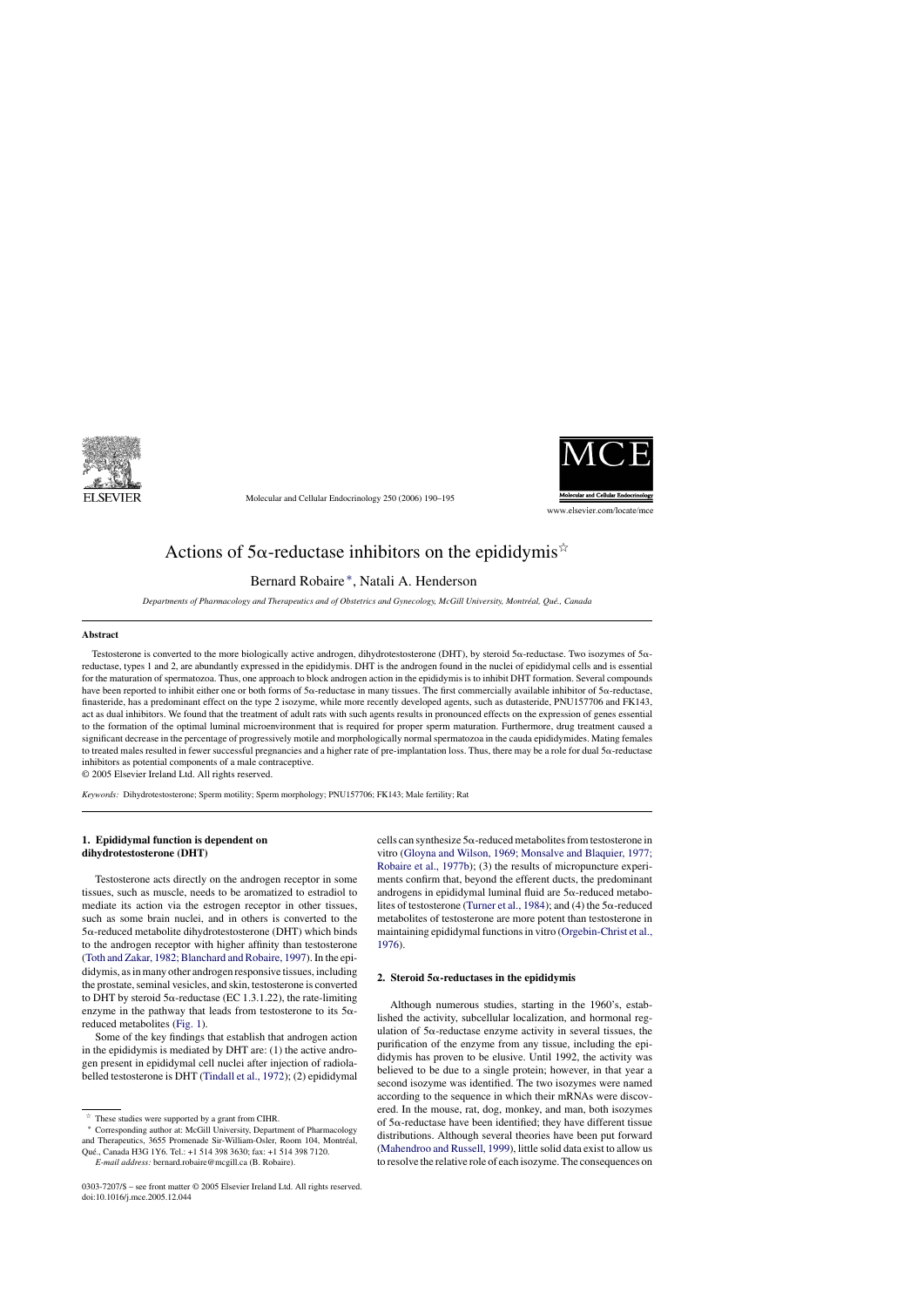<span id="page-1-0"></span>

Fig. 1. Schematic representation of the conversion of testosterone to dihydrotestosterone by steroid  $5\alpha$ -reductases and of two compounds that act as dual inhibitors of the isozymes.

the female of a null mutation for  $5\alpha$ -reductase type 1 or the double null mutation for both isozymes have been well described ([Mahendroo et al., 1996\).](#page-4-0) Male null mutant mice are fertile; however, a detailed analysis of the consequences of deletion of  $5\alpha$ -reductase isozymes on spermatogenesis, spermatozoa in the epididymis, or on the epididymis itself has not been published. It appears that the mouse null mutation model does not accurately resemble the human condition of  $5\alpha$ -reductase deficiency ([Mahendroo et al., 2001\).](#page-4-0)

To understand the regulation of epididymal  $5\alpha$ -reductase isozymes, several approaches have been taken. These include studies designed to understand the genomic regulation ([Seenundun and Robaire, 2005\)](#page-5-0) of the two genes and their mRNA expression, as well as studies of the enzymatic activity in the tissue (reviewed in [Robaire and Viger, 1995\).](#page-5-0)

# *2.1. Regulation at the genomic level*

The basic gene structure and chromosomal locations of both human and rat  $5\alpha$ -reductase genes have been reported ([Jenkins](#page-4-0) [et al., 1991; Labrie et al., 1992; Thigpen et al., 1992; Szpirer et](#page-4-0) [al., 1997\);](#page-4-0) however, until recently remarkably little was known about the 5' upstream sequences or trans or cis acting factors for these genes. We have found that the proximal 5' upstream region of type 1 rat  $5\alpha$ -reductase displays all the features of a CpG island and a bidirectional promoter activity (unpublished observations). We recently undertook the cloning and characterization of the 5' upstream region of  $5\alpha$ -reductase type 2 genes in the rat to gain insight into its transcriptional regulation [\(Seenundun and](#page-5-0) [Robaire, 2005\).](#page-5-0) Sequential deletion analysis was done to map the 2243-bp cloned 5' upstream region of this gene. The regulatory elements and the minimal promoter were mapped to the 485 bp region upstream of the start codon. Primer extension and 5' RACE identified one transcriptional start site at 33-bp upstream of the start codon. Using electrophoretic mobility shift assays, a number of shifts were obtained when epididymal cell line (PC1) nuclear extracts were incubated with probes corresponding to

selective regions of the upstream sequence. Supershift and mutational studies confirmed the binding of Sp1, and to a lesser extent Sp3, to the two potential Sp1 binding sites and the preference of these proteins to one binding site over the other. Thus, these results provide a basic framework for the further investigation of the genomic regulation of  $5\alpha$ -reductases in the rat epididymis.

## *2.2. Regulation at the mRNA level*

The  $5\alpha$ -reductase type 1 mRNA is 2.5 kb in length and is most abundantly expressed in the initial segment of the epididymis, with concentrations three to seven-fold higher than in other segments [\(Viger and Robaire, 1991\).](#page-5-0) Interestingly, the positional gradient in  $5\alpha$ -reductase type 1 mRNA expression in the epididymis is the same as that for nuclear  $5\alpha$ -reductase enzyme activity [\(Robaire et al., 1981\).](#page-5-0) Endocrine and developmental regulation of the  $5\alpha$ -reductase type 1 mRNA in the epididymis reveal that: (1) orchidectomy results in a decrease in type 1 mRNA levels in all epididymal segments; (2) high dose exogenous testosterone maintains  $5\alpha$ -reductase type 1 mRNA at control steady state concentrations in all regions of the epididymis except the initial segment; (3) unilateral orchidectomy and efferent duct ligation cause a dramatic decrease on type 1  $5\alpha$ -reductase transcripts, selectively in the initial segment of the epididymis; and (4) the type 1 transcript is developmentally regulated ([Viger and Robaire, 1991, 1992, 1996\).](#page-5-0) Therefore, the primary regulator of  $5\alpha$ -reductase type 1 mRNA expression in the initial segment of the epididymis is a paracrine/lumicrine factor of testicular origin entering the epididymis via the efferent ducts, while  $5\alpha$ -reductase type 1 mRNA levels in the other epididymal regions appear to be controlled by circulating androgens.

The  $5\alpha$ -reductase type 2 mRNA transcript is 3.6 kb in length, is found in high concentrations in the epididymis ([Jenkins et](#page-4-0) [al., 1991; Viger and Robaire, 1996\),](#page-4-0) and has a spatial distribution along the adult rat epididymis which resembles that of type 1 mRNA, except that it is highest in the caput epididymides, with similar concentrations in the initial segment, and does not decline as dramatically as type 1 in the more distal segments ([Viger and Robaire, 1996\).](#page-5-0) This observation was the first indication that although the  $5\alpha$ -reductase type 2 mRNA is present in great abundance relative to the type 1 mRNA in the epididymis, its regulation is clearly dissociated from that of the type 1 isoenzyme. While the  $5\alpha$ -reductase type 1 mRNA expression and enzyme activity are characterized by dramatic increases during postnatal development, just before the first appearance of spermatozoa in the epididymis ([Viger and Robaire, 1991; Scheer and](#page-5-0) [Robaire, 1980\),](#page-5-0)  $5\alpha$ -reductase type 2 mRNA expression does not show any significant developmental changes; this is the case in all epididymal segments studied [\(Viger and Robaire, 1996\).](#page-5-0)

# *2.3. Regulation of epididymal 5*α*-reductase protein concentrations*

To study regulation at the protein level, rabbit polyclonal antibodies were obtained to a 24-mer peptide from the predicted protein sequence for rat  $5\alpha$ -reductase type 1. This peptide has a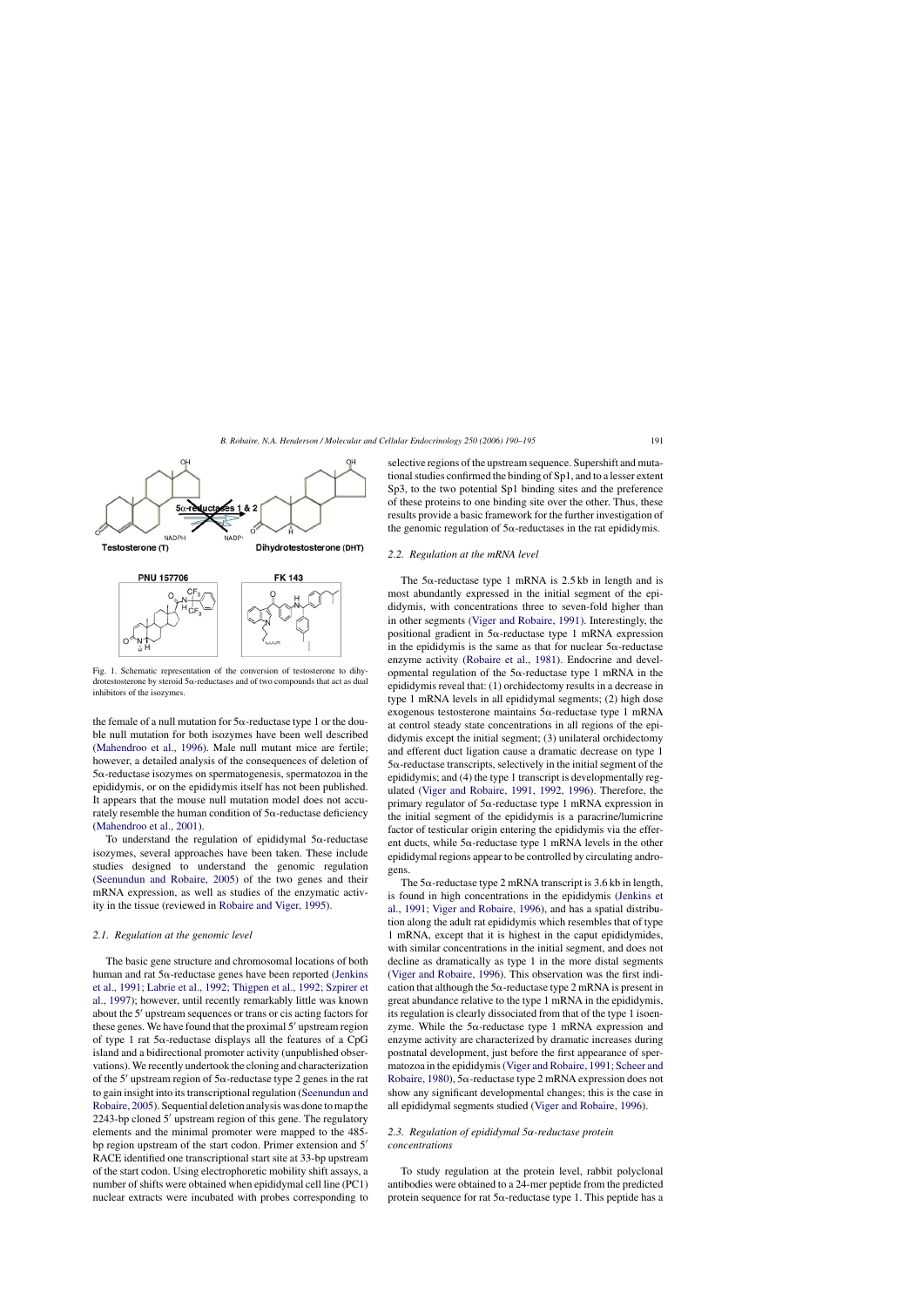high homology to the type 2 isozyme, thus providing an overall pattern of localization for both isozymes. In the adult rat,  $5\alpha$ reductase protein expression is intensely immunolocalized in discrete lobules of the proximal initial segment of the epididymis [\(Viger and Robaire, 1994\).](#page-5-0) A sharp decline in staining intensity occurs between the proximal initial segment and its adjacent region, followed by a progressive decrease in intensity beyond that point. In all epididymal regions,  $5\alpha$ -reductase immunoreactive protein is localized specifically in the epithelial principal cells and is uniquely associated with membranous cytoplasmic elements. Although no intranuclear staining is observed, very intense infranuclear staining is noted, specifically in the proximal initial segment. In the proximal caput epididymides, the immunoreactivity for  $5\alpha$ -reductase is restricted to an oval region above the nucleus, whereas in the other epididymal regions, weak staining is observed throughout the cytoplasm ([Viger and](#page-5-0) [Robaire, 1994; Thigpen and Russell, 1992\).](#page-5-0) Thus, the intracellular localization of  $5\alpha$ -reductase changes as one moves down the epididymis. [Savory et al. \(1995\)](#page-5-0) have reported the specific localization of  $5\alpha$ -reductase to the subcellular fraction containing outer nuclear membranes. We hypothesized that the infranuclear-localized form of  $5\alpha$ -reductase may be regulated by a paracrine/lumincrine factor of Sertoli cell origin ([Viger](#page-5-0) [and Robaire, 1994\).](#page-5-0) Consistent with this suggestion, we found a remarkable decrease in  $5\alpha$ -reductase immunoreactivity selectively in the initial segment after efferent duct ligation, while immunoreactivity remained unaffected in the more distal segments of the epididymis ([Robaire and Viger, 1995\).](#page-5-0)

# *2.4. Regulation of epididymal 5*α*-reductase enzyme activity*

 $5\alpha$ -Reductase enzyme activity occurs in a striking positional gradient in the adult rat epididymis and is found in two subcellular fractions, the nuclear and microsomal fractions ([Scheer and](#page-5-0) [Robaire, 1983; Robaire et al., 1981\).](#page-5-0) The activity associated with the nuclear fraction is highest in the initial segment and declines dramatically as one moves distally along the tissue. In fact, enzyme activity in the initial segment of the epididymis is higher than in any other reproductive tissue in the male. The hormonal regulation of epididymal  $5\alpha$ -reductase activity is complex. The enzyme activity found in the nuclear fraction is markedly decreased after bilateral orchidectomy and cannot be maintained by exogenous testosterone [\(Robaire et al.,](#page-5-0) [1977b\).](#page-5-0) Efferent duct ligation and unilateral orchidectomy both result in a dramatic decrease in epididymal  $5\alpha$ -reductase activity, especially in the proximal portion of the tissue [\(Robaire](#page-5-0) [et al., 1977b; Robaire, 1979\).](#page-5-0) Thus, we have proposed that nuclear fraction epididymal  $5\alpha$ -reductase activity is regulated in a paracrine/lumicrine manner by a substance directly entering the epididymis via the efferent ducts, and not via the general circulation ([Robaire et al., 1981\).](#page-5-0) This paracrine, or lumicrine [\(Hinton et al., 1998\)](#page-4-0) mode of regulation has since been shown to be operative for a growing number of genes expressed selectively in the initial segment of the epididymis, including immobilin ([Riuz-Bravo, 1988\),](#page-5-0) proenkephalin [\(Garrett et al.,](#page-4-0) [1990\),](#page-4-0) cystatin-related epididymal spermatogenic (CRES) gene [\(Cornwall et al., 1992\),](#page-4-0) and gamma-glutamyl transpeptidase

(GGT) [\(Hinton et al., 1998\).](#page-4-0) Several lines of evidence indicate that this regulatory factor(s) is of Sertoli cell origin. We have proposed that it may be androgen binding protein (ABP) [\(Robaire et al., 1981; Viger and Robaire, 1991\),](#page-5-0) based on similarities in developmental profile ([Hansson et al., 1975\),](#page-4-0) hormonal control [\(Danzo et al., 1990\),](#page-4-0) and the observation that ABP can be internalized in a receptor mediated mechanism by principal cells of the initial segment of the epididymis [\(Felden et](#page-4-0) [al., 1992; Krupenko et al., 1994\);](#page-4-0) however, there is also good evidence that other molecules, such as basic fibroblast growth factor, may serve as regulators of the initial segment of the epididymis ([Hinton et al., 1998\).](#page-4-0)

In marked contrast to the nuclear activity, microsomal  $5\alpha$ reductase activity is found throughout the epididymis and is present at a lower level ([Robaire et al., 1981\).](#page-5-0) The developmental profile of epididymal microsomal  $5\alpha$ -reductase activity revealed that it increased coincidentally with serum androgens; this activity may be regulated by circulating androgens ([Scheer](#page-5-0) [and Robaire, 1983; Robaire et al., 1981\).](#page-5-0)

# 3. Inhibitors of steroid 5 $\alpha$ -reductases

Over the past 30 years, there has been a progression in the development of  $5\alpha$ -reductase inhibitors that reflects the quest for highly specific inhibitors of one or both isozymes that have minimal or no undesirable effects. As early as 1976, the ability of certain compounds and elements to inhibit (albeit non-specifically)  $5\alpha$ -reductase in the epididymis was demonstrated. [Saksena et](#page-5-0) al.  $(1976)$  showed that the compound 3-oxo-4-androstene-17 $\beta$ carboxylic acid inhibited the conversion of testosterone to DHT in the rat caput and cauda epididymides. [Monsalve and Blaquier](#page-4-0) [\(1977\)](#page-4-0) showed that the steroids progesterone and epitestosterone, as well as the elements Hg, Zn and Cu, were potent inhibitors of rat epididymal  $5\alpha$ -reductase.

In a series of studies, Rasmusson's group [\(Rasmusson et al.,](#page-5-0) [1984; Liang et al., 1984\) f](#page-5-0)ound that 4-aza-steroids were effective inhibitors of  $5\alpha$ -reductase activity in the prostate and a variety of other tissues. The lead compound (diethyl-4-methyl-3-oxo- $4$ -aza-5 $\alpha$ -androstane-17 $\beta$ -carboxamide, 4-MA), a competitive inhibitor of the epididymal enzyme [\(Cooke and Robaire, 1986\),](#page-4-0) ushered in a new era in potent inhibitors of this enzyme activity. The first report to identify an irreversible inhibitor of epididymal  $5\alpha$ -reductase activity described a family of  $5,10$ -secosteroids that act as suicide substrates of the enzyme in vitro ([Robaire et](#page-5-0) [al., 1977a\).](#page-5-0) However, these first generation compounds did not fulfill the requirements of selectively and specifically inhibiting  $5\alpha$ -reductase activity with no undesirable side effects. For example, 4-hydroxy-androstenedione also inhibited the aromatization of androgens to estrogens ([Motta et al., 1986\),](#page-5-0) while 4-MA also had affinity for the androgen receptor and inhibited  $3\beta$ hydroxysteroid dehydrogenase ([Liang and Heiss, 1981; Cooke](#page-4-0) [and Robaire, 1986; Perron and Belanger, 1994\).](#page-4-0) In 1992, Zoppi et al. reported the differential effects of 4-MA and its derivatives on epididymal and prostate  $5\alpha$ -reductase activity [\(Zoppi et al.,](#page-5-0) [1992\).](#page-5-0)

Numerous 4-aza-steroid derivatives of 4-MA were subsequently developed and tested in order to achieve specific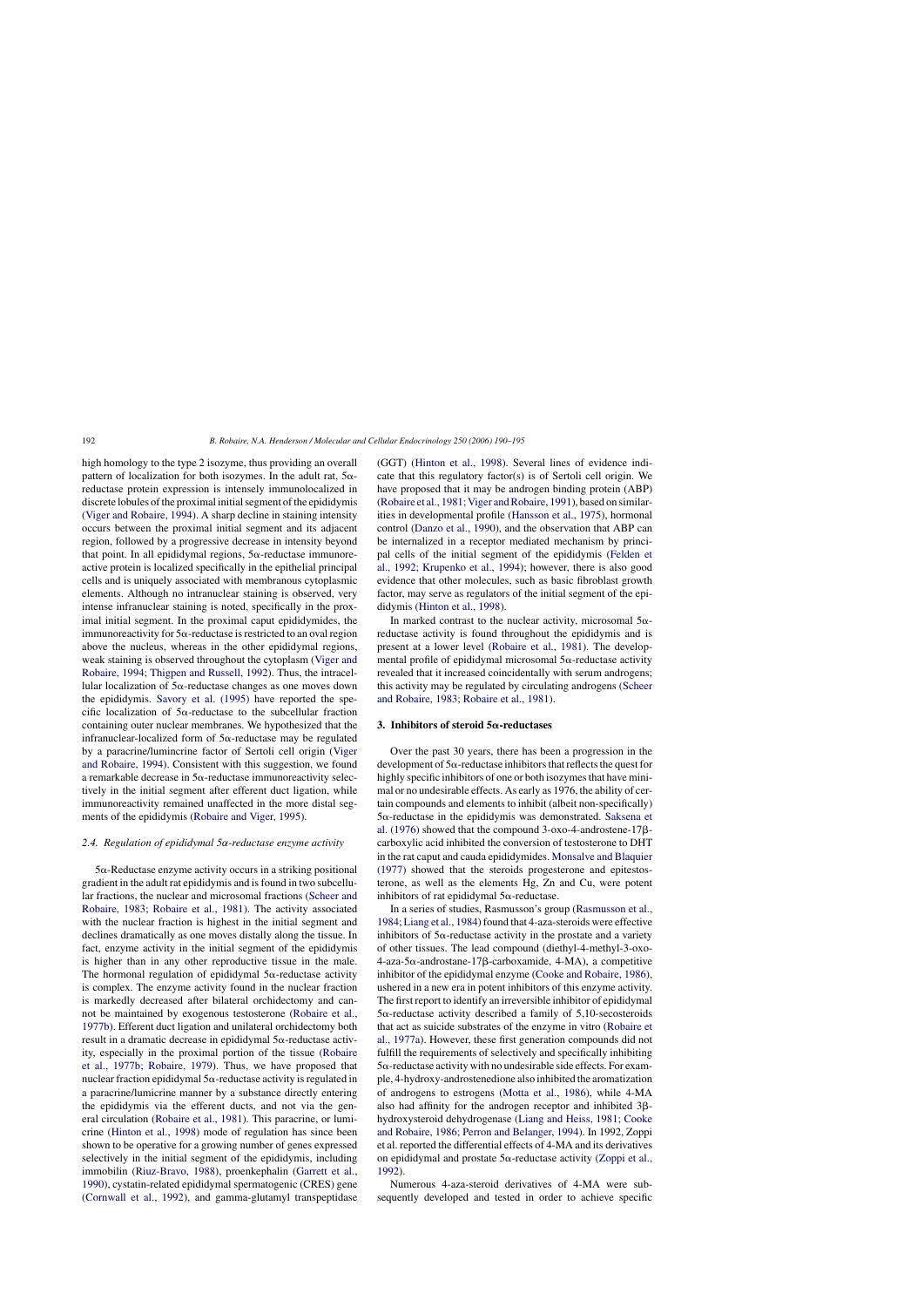inhibition of  $5\alpha$ -reductase with no or limited antagonism of the androgen receptor [\(Liang et al., 1984\).](#page-4-0) These efforts led to the development of finasteride. In comparison to all previous compounds, finasteride is unquestionably the most well-studied  $5\alpha$ reductase inhibitor, at both the basic and clinical research levels, with well over 1000 related publications. The structure and activity of finasteride were initially reported in 1986 by Rasmusson et al. and in 1992 finasteride became the first clinically available  $5\alpha$ -reductase inhibitor [\(Rasmusson et al., 1986; Gormley](#page-5-0) [et al., 1992\).](#page-5-0) In fact, until very recently, finasteride was the only commercially available  $5\alpha$ -reductase inhibitor ([Gormley,](#page-4-0) [1995\).](#page-4-0) However, the lack of specificity of finasteride for the type 1 isozyme has been proposed as the reason why this drug is only moderately effective in the treatment of benign prostatic hyperplasia (BPH) ([Steers, 2001; Bartsch et al., 2002\).](#page-5-0) Efforts to discover more therapeutically effective compounds, i.e. that decrease DHT levels to a greater extent, have led to the development of a novel class of dual  $5\alpha$ -reductase inhibitors ([Foley and](#page-4-0) [Kirby, 2003; di Salle et al., 1998; Frye et al., 1998; Hirosumi](#page-4-0) [et al., 1995\).](#page-4-0) Dutasteride (GI198745) is a dual  $5\alpha$ -reductase inhibitor that was selected for clinical development due to its remarkable potency. In early 2003, dutasteride (GI198745) became the first dual  $5\alpha$ -reductase inhibitor available for the treatment of BPH [\(Roehrborn et al., 2002\).](#page-5-0) In comparison to finasteride, dutasteride and other dual compounds achieve almost total suppression of DHT levels [\(Foley and Kirby, 2003;](#page-4-0) [di Salle et al., 1998; Roehrborn et al., 2002\).](#page-4-0) Other inhibitors of both types 1 and 2  $5\alpha$ -reductase, such as PNU157706, or FK143, are under development ([Fig. 1\)](#page-1-0) ([Zaccheo et al., 1998; Hirosumi](#page-5-0) [et al., 1995\).](#page-5-0)

#### **4. Consequences of inhibiting steroid**  $5\alpha$ **-reductases**

The major drive for the development of  $5\alpha$ -reductase inhibitors has been for the treatment of BPH, which is extremely prevalent in older males (>60% of men over 55 years old) ([Rosen et al., 2004\).](#page-5-0) More recently,  $5\alpha$ -reductase inhibitors have also been marketed for the treatment of male pattern baldness ([Libecco and Bergfeld, 2004\);](#page-4-0) basic and clinical research indicate potential roles for  $5\alpha$ -reductase inhibitors in the treatment of acne ([Chen et al., 1996\)](#page-4-0) and the early treatment or prevention of prostate cancer [\(Zaccheo et al., 1998; Andriole et al., 2004\).](#page-5-0)

The consequences of inhibiting  $5\alpha$ -reductase activity on steroid concentrations, gene expression, epididymal epithelial cell function and sperm maturation have been studied only in a very limited manner. [Cohen et al. \(1981\)](#page-4-0) showed that  $5\alpha$ reductase inhibitors (3-oxo-4-androstene-17ß-carboxylic acid and its methyl ester) could severely affect the fertilizing ability of spermatozoa from the cauda epididymides, while [Turner and](#page-5-0) Futral (1992) showed that the intraluminal androgen balance was shifted dramatically by  $5\alpha$ -reductase inhibitors. Studies with finasteride showed that long-term treatment with a high dose of the drug resulted in a reversible loss of fertility, but this effect was ascribed to the action of the drug on the secretions of sex accessory tissues, reducing the formation of copulatory plugs, not on the epididymis, although effects on the histology of the epididymis were not reported and embryonic development was



not allowed to progress beyond its very early phases ([Cukierski](#page-4-0) [et al., 1991; Wise et al., 1991\).](#page-4-0)

With the discovery that PNU157706 is a potent inhibitor of both isozymes of  $5\alpha$ -reductase, di Salle et al. (1998) showed, for the first time, that inhibition of  $5\alpha$ -reductases results in a reduction in epididymal weight. An investigation of the consequences of inhibiting both isozymes of  $5\alpha$ -reductase on gene expression profiling along the epididymis was undertaken in order to determine whether reduction of DHT production would have selective actions [\(Henderson et al., 2004\).](#page-4-0) The effect of treatment with this drug on gene expression was dose-dependent and highly segment-specific; the initial segment responded uniquely in that a similar number of genes increased and decreased in expression, compared to the other segments where the majority of affected genes decreased in expression. Some of the more dramatically affected genes were involved in signal transduction as well as fatty acid and lipid metabolism, regulation of ion and fluid transport, luminal acidification, oxidative defense, and protein processing and degradation. These are essential processes, contributing to the formation of an optimal luminal microenvironment, as required for proper sperm maturation. The schematic in Fig. 2 illustrates the main changes after drug treatment along the epididymis in the gene families affected.

Quantitative RT-PCR was used to analyze the expression profiles of specific signaling genes in the epididymis and to assess their DHT-dependence by using two different dual  $5\alpha$ reductase inhibitors (PNU157706 and FK143, [Fig. 1\);](#page-1-0) the two inhibitors had parallel effects. Specifically, in proximal regions,  $5\alpha$ -reductase 1, androgen receptor and TGF- $\beta$ 1 expression increased after treatment, while in distal segments expression of IGF-1, IGFBP-5, IGFBP-6, and FGF-10 decreased (Henderson and Robaire, submitted for publication). Together, these results provide novel insight into the DHT-dependent mechanisms that control epididymal functions and suggest the identity of potential candidate genes acting either upstream or downstream of DHT to regulate and/or mediate its actions in the epididymis.

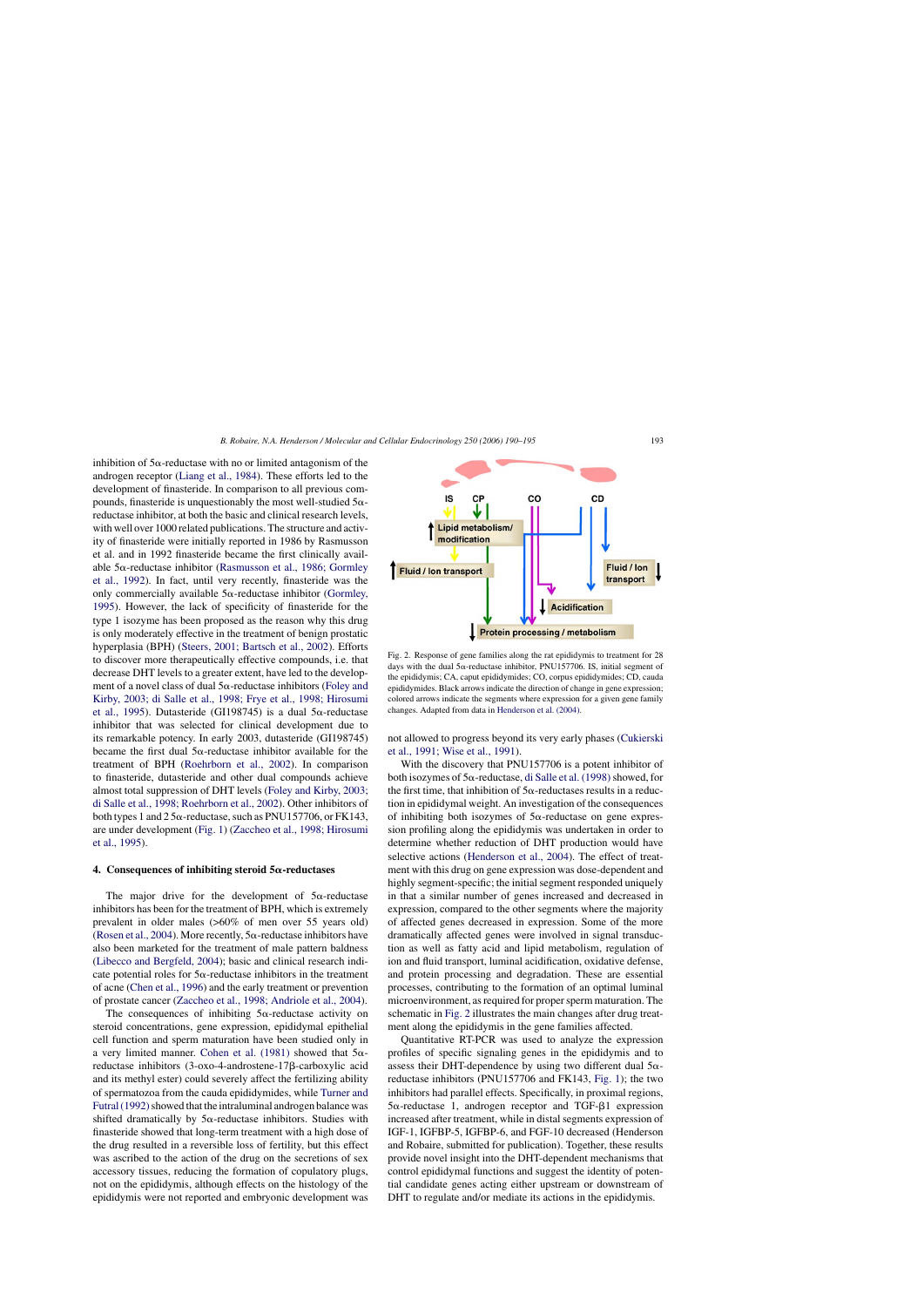<span id="page-4-0"></span>The consequences of inhibiting both isoforms of  $5\alpha$ reductase (types 1 and 2) on epididymal sperm maturation were examined by treating rats with PNU157706 and analyzing fertility as well as several key facets of sperm maturation. The motility of spermatozoa from the cauda epididymides of treated animals showed a significant decrease in both the percentage of motile and progressively motile sperm as well as altered motion parameters. The morphology of cauda epididymal spermatozoa was also adversely affected by the treatment; the most prominent effect was a markedly elevated proportion of sperm that retained their cytoplasmic droplet. Mating control females with treated males resulted in fewer successful pregnancies and a higher rate of pre-implantation loss. Surviving progeny were unaffected. The compromised sperm motility and morphology likely contribute to the subfertility of inhibitor-treated rats (Henderson and Robaire, 2005). These results indicate a role for dual  $5\alpha$ reductase inhibitors in further studies of epididymal physiology and as a potential component of a male contraceptive.

# **Acknowledgements**

We thank Dr. T. Zaccheo from Pharmacia and Upjohn (presently Pfizer) and Dr. Yasutaka Shigi from Fujisawa Pharmaceutical Co. for the generous gifts of PNU157706 and FK143, respectively.

# **References**

- Andriole, G.L., Humphrey, P., Ray, P., Gleave, M.E., Trachtenberg, J., Thomas, L.N., Lazier, C.B., Rittmaster, R.S., 2004. Effect of the dual 5alpha-reductase inhibitor dutasteride on markers of tumor regression in prostate cancer. J. Urol. 172, 915–919.
- Bartsch, G., Rittmaster, R.S., Klocker, H., 2002. Dihydrotestosterone and the concept of 5alpha-reductase inhibition in human benign prostatic hyperplasia. World J. Urol. 19, 413–425.
- Blanchard, Y., Robaire, B., 1997. Le mode d'action des androgenes et la `  $5\alpha$ -réductase. Médecine/Sciences 13, 467–473.
- Chen, W., Zouboulis, C.C., Orfanos, C.E., 1996. The 5 alpha-reductase system and its inhibitors. Recent development and its perspective in treating androgen-dependent skin disorders. Dermatology 193, 177–184.
- Cohen, J., Ooms, M.P., Vreeburg, J.T., 1981. Reduction of fertilizing capacity of epididymal spermatozoa by 5alpha-steroid reductase inhibitors. Experientia 37, 1031–1032.
- Cooke, G.M., Robaire, B., 1986. The effects of diethyl-4-methyl-3-oxo-4-aza-5alpha-androstane-17beta-carboxamide (4-MA) and (4R)-5,10-SECO-19 norpregna-4,5-diene-3,10,20-trione (SECO) on androgen biosynthesis in the rat testis and epididymis. J. Steroid Biochem. 24, 877–886.
- Cornwall, G.A., Orgebin-Crist, M.C., Hann, S.R., 1992. The CRES gene: a unique testis-regulated gene related to the cystatin family is highly restricted in its expression to the proximal region of the mouse epididymis. Mol. Endocrinol. 6, 1653–1664.
- Cukierski, M.A., Sina, J.L., Prahalada, S., Wise, L.D., Antonello, J.M., Mac-Donald, J.S., Robertson, R.T., 1991. Decreased fertility in male rats administered the  $5\alpha$ -reductase inhibitor, finasteride, is due to deficits in copulatory plug formation. Reprod. Toxicol. 5, 353–362.
- Danzo, B.J., Pavlou, S.N., Anthony, H.L., 1990. Hormonal regulation of androgen-binding protein in the rat. Endocrinology 127, 2829–2838.
- di Salle, E., Giudici, D., Radice, A., Zaccheo, T., Ornati, G., Nesi, M., Panzeri, A., Delos, S., Martin, P.M., 1998. PNU157706, a novel dual types 1 and 2 5alpha-reductase inhibitor. J. Steroid Biochem. Mol. Biol. 64, 179–186.
- Felden, F., Leheup, B., Fremont, S., Bouguerne, R., Egloff, M., Nicolas, J.P., Grignon, G., Gueant, J.L., 1992. The plasma membrane of epididymal epithelial cells has a specific receptor which binds to androgen-binding protein and sex steroid-binding protein. J. Steroid Biochem. Mol. Biol. 42, 279–285.
- Foley, C.L., Kirby, R.S., 2003.  $5\alpha$ -Reductase inhibitors: what's new? Curr. Opin. Urol. 13, 31–37.
- Frye, S.V., Bramson, H.N., Hermann, D.J., Lee, F.W., Sinhababu, A.K., Tian, G., 1998. Discovery and development of GG745, a potent inhibitor of both isozymes of 5alpha-reductase. Pharm. Biotechnol. 11, 393–422.
- Garrett, J.E., Garrett, S.H., Douglass, J., 1990. A spermatozoa-associated factor regulates proenkephalin gene expression in the rat epididymis. Mol. Endocrinol. 4, 108–118.
- Gloyna, R.E., Wilson, J.D., 1969. A comparative study of the conversion of testosterone to  $17\beta$ -hydroxy-5 $\alpha$ -androstan-3-one (dihydrotestosterone) by rat prostate and epididymis. J. Clin. Endocrinol. Metab. 29, 970–977.
- Gormley, G.J., 1995. Finasteride: a clinical review. Biomed. Pharmacother. 49, 319–324.
- Gormley, G.J., Stoner, E., Bruskewitz, R.C., Imperato-McGinley, J., Walsh, P.C., McConnell, J.D., Andriole, G.L., Geller, J., Bracken, B.R., Tenover, J.S., et al., 1992. The effect of finasteride in men with benign prostatic hyperplasia. The Finasteride Study Group. N. Engl. J. Med. 327, 1185–1191.
- Hansson, V., Ritzen, E.M., French, F.S., Nayfeh, S.N., 1975. Androgen transport and receptor mechanisms in testis and epididymis. In: Hamilton, D.W., Greep, R.O. (Eds.), Handbook of Physiology, vol. 5, sect. 7. American Physiological Society, Washington, DC, pp. 173–201.
- Henderson, N.A., Cooke, G.M., Robaire, B., 2004. Effects of PNU157706, a dual  $5\alpha$ -reductase inhibitor, on gene expression in the rat epididymis. J. Endocrinol. 181, 245–261.
- Henderson, N.A., Robaire, B., 2005. Effects of PNU157706, a dual 5alphareductase inhibitor, on rat epididymal sperm maturation and fertility. Biol. Reprod. 72, 436–443.
- Hinton, B.T., Lan, Z.J., Rudolph, D.B., Labus, J.C., Lye, R.J., 1998. Testicular regulation of epididymal gene expression. J. Reprod. Fertil. 53 (Suppl.), 47–57.
- Hirosumi, J., Nakayama, O., Chida, N., Inami, M., Fagan, T., Sawada, K., Shigematsu, S., Kojo, H., Notsu, Y., Okuhara, M., 1995. FK143, a novel non-steroidal inhibitor of steroid 5alpha-reductase. 2. In vivo effects on rat and dog prostates. J. Steroid Biochem. Mol. Biol. 52, 365–373.
- Jenkins, E., Hsieh, C.-L., Milatovich, A., Normington, K., Berman, D.M., Francke, U., Russell, D.W., 1991. Characterization and chromosomal mapping of a human steroid  $5\alpha$ -reductase gene and pseudogene and mapping of the mouse homologue. Genomics 11, 1102–1112.
- Krupenko, S.A., Krupenko, N.I., Danzo, B.J., 1994. Interaction of sex hormone-binding globulin with plasma membranes from the rat epididymis and other tissues. J. Steroid Biochem. Mol. Biol. 51, 115–124.
- Labrie, F., Sugimoto, Y., Luu-The, V., Simard, J., Lachance, Y., Bachvarov, D., Leblanc, G., Durocher, F., Paquet, N., 1992. Structure of human type  $2.5\alpha$ -reductase gene. Endocrinology 131, 1571–1573.
- Liang, T., Brooks, J.R., Cheung, A., Reynolds, G.F., Rasmusson, G.H., 1984. 4-Azasteroids as inhibitors of  $5\alpha$ -reductase. In: Brescian, F., King, J.B.K., Lippman, M.E., Namer, M., Raynaud, J.P. (Eds.), Hormones and Cancer 2. Raven Press, New York, pp. 497–505.
- Liang, T., Heiss, C.E., 1981. Inhibition of  $5\alpha$ -reductase, receptor binding, and nuclear uptake of androgens in the prostate by a 4-methyl-4-aza-steroid. J. Biol. Chem. 256, 7998–8005.
- Libecco, J.F., Bergfeld, W.F., 2004. Finasteride in the treatment of alopecia. Expert. Opin. Pharmacother. 5, 933–940.
- Mahendroo, M.S., Cala, K.M., Hess, D.L., Russell, D.W., 2001. Unexpected virilization in male mice lacking steroid 5alpha-reductase enzymes. Endocrinology 142, 4652–4662.
- Mahendroo, M.S., Cala, K.M., Russell, D.W., 1996. 5 $\alpha$ -Reduced androgens play a key role in murine parturition. Mol. Endocrinol. 10, 380–392.
- Mahendroo, M.S., Russell, D.W., 1999. Male and female isoenzymes of steroid 5 $\alpha$ -reductase. Rev. Reprod. 4, 179–183.
- Monsalve, A., Blaquier, J.A., 1977. Partial characterization of epididymal 5alpha-reductase in the rat. Steroids 30, 41–51.